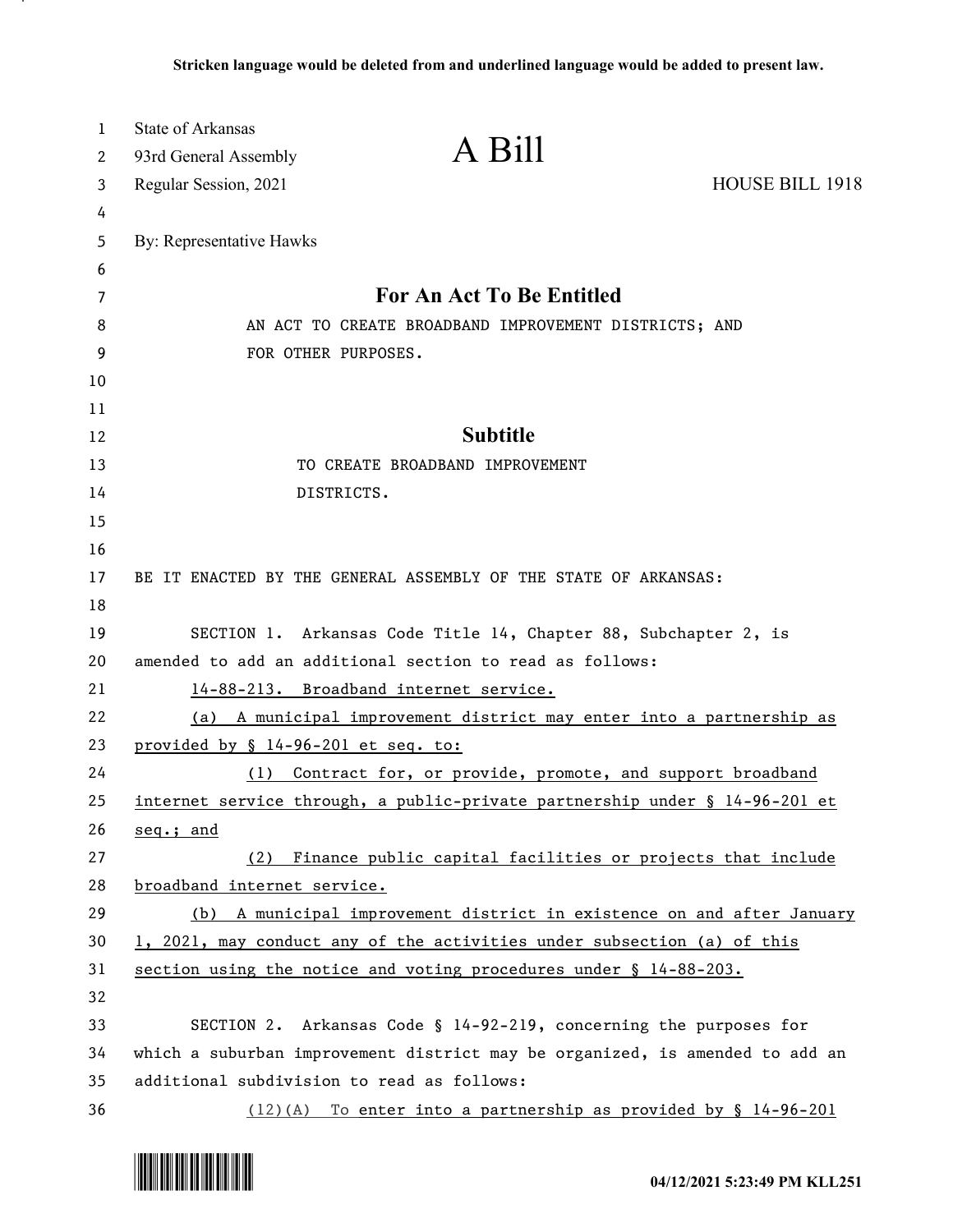et seq. to do the following: (i) Contract for, or provide, promote, and support broadband internet service through, a public-private partnership under § 14- 96-201 et seq.; and (ii) Finance public capital facilities or projects that include broadband internet service. (B) A suburban improvement district created after March 16, 1981, and in existence on and after January 1, 2021, may conduct any of the activities under subdivision (12)(A) of this section using the notice and voting procedures for the creation of a suburban improvement district under this subchapter. (C) A suburban improvement district created before March 16, 1981, may conduct any of the activities under subdivision (12)(A) of this section using the notice and voting procedures for the creation of a suburban improvement district that were used before March 16, 1981. SECTION 3. Arkansas Code § 14-93-110, concerning the reasons for which a property owners' improvement district is organized, is amended to add an additional subdivision to read as follows: (9)(A) To enter into a partnership as provided by § 14-96-201 et seq. to do the following: (i) Contract for, or provide, promote, and support broadband internet service through, a public-private partnership under § 14- 96-201 et seq.; and (ii) Finance public capital facilities or projects 26 that include broadband internet service. (B) A district in existence on and after January 1, 2021, may conduct any of the activities under subdivision (9)(A) of this section using the notice and voting procedures for the creation of a district under this chapter. SECTION 4. Arkansas Code § 14-94-105, concerning the purposes for which a municipal property owners' improvement district is organized, is amended to add an additional subsection to read as follows: (f)(1) A district may enter into a partnership as provided by § 14-96- 201 et seq. to: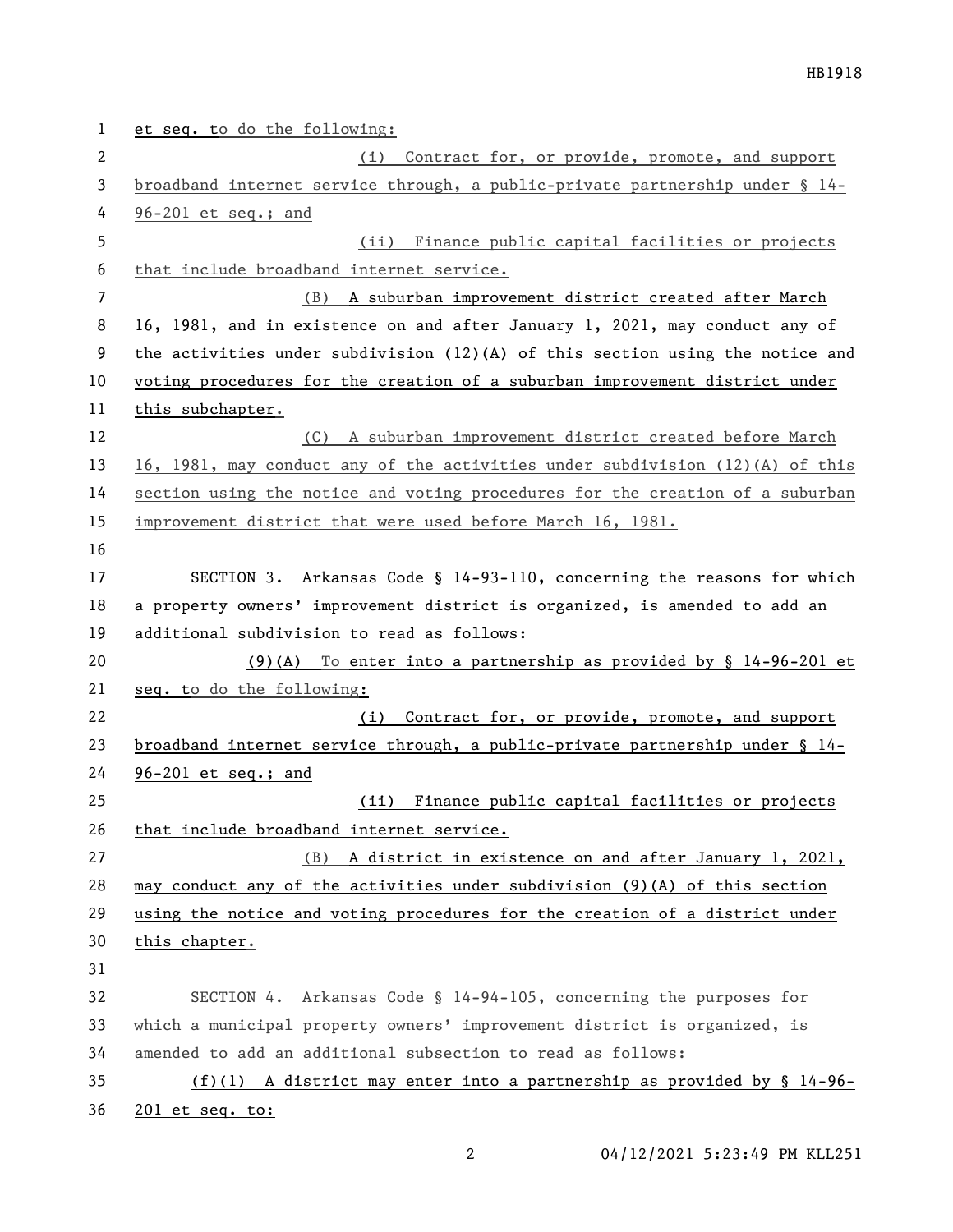| 1  | Contract for, or provide, promote, and support<br>(A)                        |  |  |
|----|------------------------------------------------------------------------------|--|--|
| 2  | broadband internet service through, a public-private partnership under § 14- |  |  |
| 3  | $96-201$ et seq.; and                                                        |  |  |
| 4  | Finance public capital facilities or projects that<br>(B)                    |  |  |
| 5  | include broadband internet service.                                          |  |  |
| 6  | A district in existence on and after January 1, 2021, may<br>(2)             |  |  |
| 7  | conduct any of the activities under subdivision (f)(1) of this section using |  |  |
| 8  | the notice and voting procedures under this chapter.                         |  |  |
| 9  |                                                                              |  |  |
| 10 | SECTION 5. Arkansas Code Title 14, is amended to add an additional           |  |  |
| 11 | chapter to read as follows:                                                  |  |  |
| 12 | CHAPTER 96                                                                   |  |  |
| 13 |                                                                              |  |  |
| 14 | BROADBAND IMPROVEMENT DISTRICTS                                              |  |  |
| 15 |                                                                              |  |  |
| 16 | $Subchapter 1 - General Provisions$                                          |  |  |
| 17 | [Reserved.]                                                                  |  |  |
| 18 |                                                                              |  |  |
| 19 | Subchapter 2 - Broadband Improvement Districts Generally                     |  |  |
| 20 |                                                                              |  |  |
| 21 | 14-96-201. Definitions.                                                      |  |  |
| 22 | As used in this subchapter:                                                  |  |  |
| 23 | (1) "Broadband improvement district" means an improvement                    |  |  |
| 24 | district established for the purpose of providing or aiding in the           |  |  |
| 25 | development and maintenance of broadband internet service and deemed a       |  |  |
| 26 | special-purpose unit of local government under 41 $C.F.R. \S 105-50.001-4;$  |  |  |
| 27 | (2) "Broadband internet service" means the provision of                      |  |  |
| 28 | regulated or nonregulated connectivity to a high-speed, high-capacity        |  |  |
| 29 | transmission medium that can carry signals from multiple independent network |  |  |
| 30 | carriers over electric power lines, communication lines, antennas, and       |  |  |
| 31 | related facilities, whether above or below ground;                           |  |  |
| 32 | (3) "Broadband system" means the infrastructure, materials,                  |  |  |
| 33 | equipment, and other facilities installed to facilitate the provision of     |  |  |
| 34 | broadband internet service;                                                  |  |  |
| 35 | $(4)$ "Party" means:                                                         |  |  |
| 36 | (A) A municipal improvement district formed under § 14-88-                   |  |  |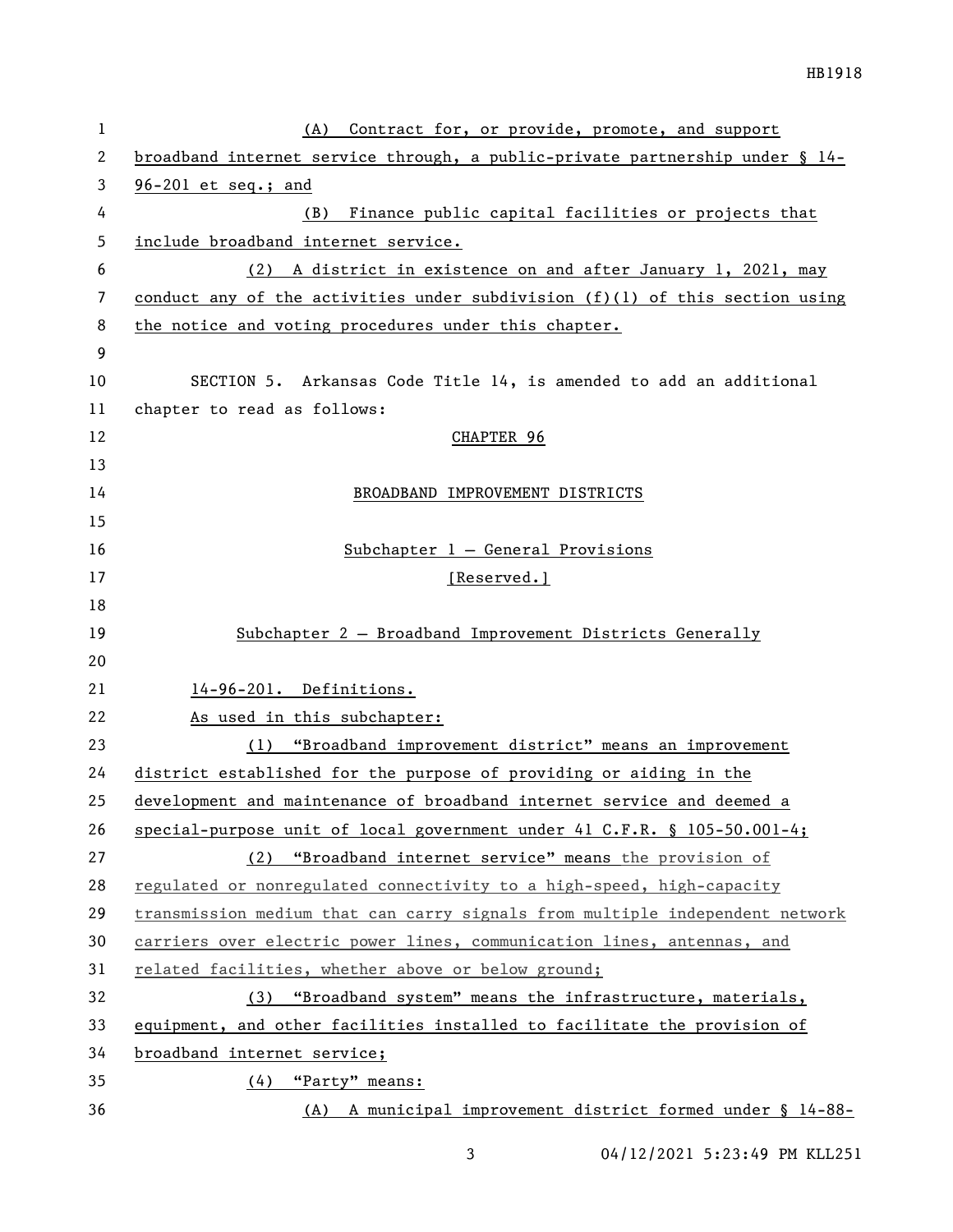| $\mathbf{1}$   | $201$ et seq.;                                                                |  |
|----------------|-------------------------------------------------------------------------------|--|
| 2              | A suburban improvement district formed under § 14-92-<br>(B)                  |  |
| 3              | $201$ et seq.;                                                                |  |
| 4              | A property owners' improvement district formed under<br>(C)                   |  |
| 5              | the Property Owners' Improvement District Law, $\S$ 14-93-101 et seq.;        |  |
| 6              | (D) A municipal property owners' improvement district                         |  |
| 7              | formed under the Municipal Property Owner's Improvement District Law, § 14-   |  |
| 8              | $94 - 101$ et seq.;                                                           |  |
| $\overline{9}$ | (E) A horizontal property regime or property owners'                          |  |
| 10             | association formed under the Horizontal Property Act, § 18-13-101 et seq.; or |  |
| 11             | (F) A rural development authority formed under the Rural                      |  |
| 12             | Development Authority Act, § 14-188-101 et seq.;                              |  |
| 13             | (5) "Private actor" means a cooperative, corporation, general                 |  |
| 14             | partnership, limited liability company, limited partnership, joint            |  |
| 15             | venture, business trust, public benefit corporation, nonprofit entity, or     |  |
| 16             | other private business entity that is experienced in the construction,        |  |
| 17             | financing, implementation, maintenance, or operation of the facilities to be  |  |
| 18             | acquired or constructed; and                                                  |  |
| 19             | (6) "Public-private partnership" means a partnership between a                |  |
| 20             | party and a private actor.                                                    |  |
| 21             |                                                                               |  |
| 22             | 14-96-202. Establishment of broadband improvement district - Powers           |  |
| 23             | and duties.                                                                   |  |
| 24             | (a) Without limiting the powers, privileges, or authority that may be         |  |
| 25             | jointly or cooperatively exercised under current law, any party may enter     |  |
| 26             | into an agreement with a private actor as provided by this subchapter to      |  |
| 27             | establish a broadband improvement district to:                                |  |
| 28             | Contract for, or provide, promote, and support broadband<br>(1)               |  |
| 29             | internet service through, a public-private partnership under this subchapter; |  |
| 30             | and                                                                           |  |
| 31             | Finance public capital facilities or projects that include<br>(2)             |  |
| 32             | broadband internet service.                                                   |  |
| 33             | (b) A broadband improvement district:                                         |  |
| 34             | $(1)(A)$ May enter into a negotiated agreement with a private                 |  |
| 35             | actor in which the private actor will construct, finance, implement,          |  |
| 36             | maintain, and operate a broadband system necessary to provide broadband       |  |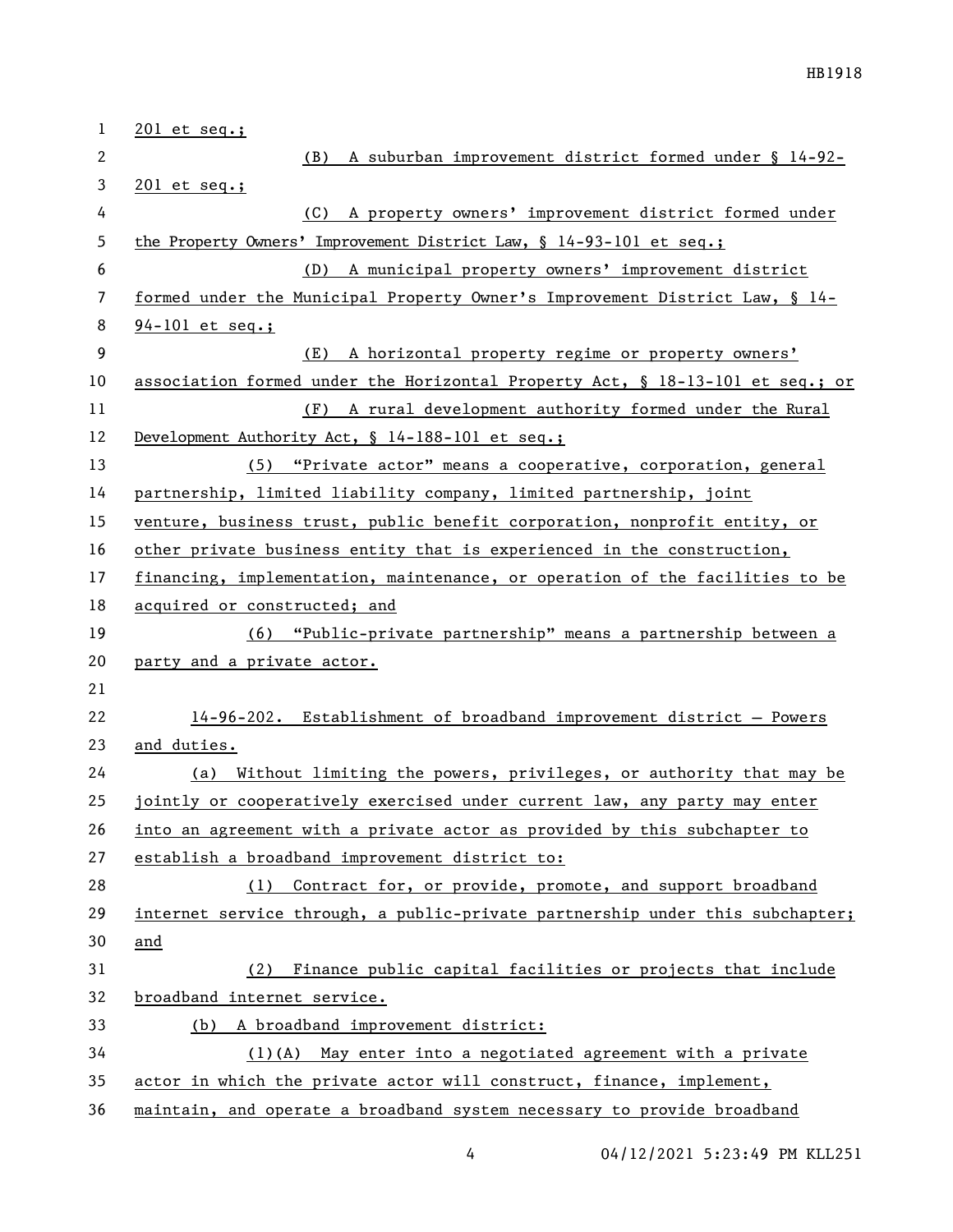| 1              | internet service and will provide the broadband internet service.            |
|----------------|------------------------------------------------------------------------------|
| $\mathbf{2}$   | Upon entering an agreement under subdivision $(b)(1)(A)$<br>(B)              |
| 3              | of this section, the private actor shall be responsible for:                 |
| 4              | The construction, financing, implementation, and<br>(i)                      |
| 5              | operation of the broadband system;                                           |
| 6              | The maintenance, repair, renewal, relocation,<br>(ii)                        |
| $\overline{7}$ | or removal of broadband system infrastructure, materials, equipment, and     |
| 8              | other facilities installed to facilitate the provision of broadband internet |
| 9              | service;                                                                     |
| 10             | (iii) Additional installation or construction of new                         |
| 11             | broadband system infrastructure, materials, equipment, and other facilities  |
| 12             | necessary to ensure the continuance of providing broadband internet service; |
| 13             | The maintenance, repair, renewal, relocation,<br>(iv)                        |
| 14             | renovation, or removal of any existing public capital facilities or projects |
| 15             | that include broadband internet service;                                     |
| 16             | The additional installation or construction of<br>(v)                        |
| 17             | public capital facilities or projects necessary to ensure the continuance of |
| 18             | providing broadband internet service;                                        |
| 19             | (vi) Providing high speed and high capacity                                  |
| 20             | broadband internet service;                                                  |
| 21             | Responding to requests from broadband internet<br>(vii)                      |
| 22             | service customers; and                                                       |
| 23             | (viii) Maintaining the quality of the infrastructure                         |
| 24             | and equipment that is provided and owned by the private actor;               |
| 25             | May finance a broadband system necessary to provide<br>(2)                   |
| 26             | broadband internet service through a public-private partnership as provided  |
| 27             | by this subchapter if a private actor is the entity providing the broadband  |
| 28             | internet service;                                                            |
| 29             | May engage in negotiations with a private actor before,<br>(3)               |
| 30             | during, and after construction, financing, and implementation of the         |
| 31             | broadband system and while broadband internet service is being provided in   |
| 32             | the area; and                                                                |
| 33             | May receive federal, state, county, or municipal funding<br>(4)              |
| 34             | through grants, transfers, appropriations, and other legal forms of payment  |
| 35             | to accomplish the purposes of this section.                                  |
| 36             | (c) A party may receive federal, state, county, or municipal funding         |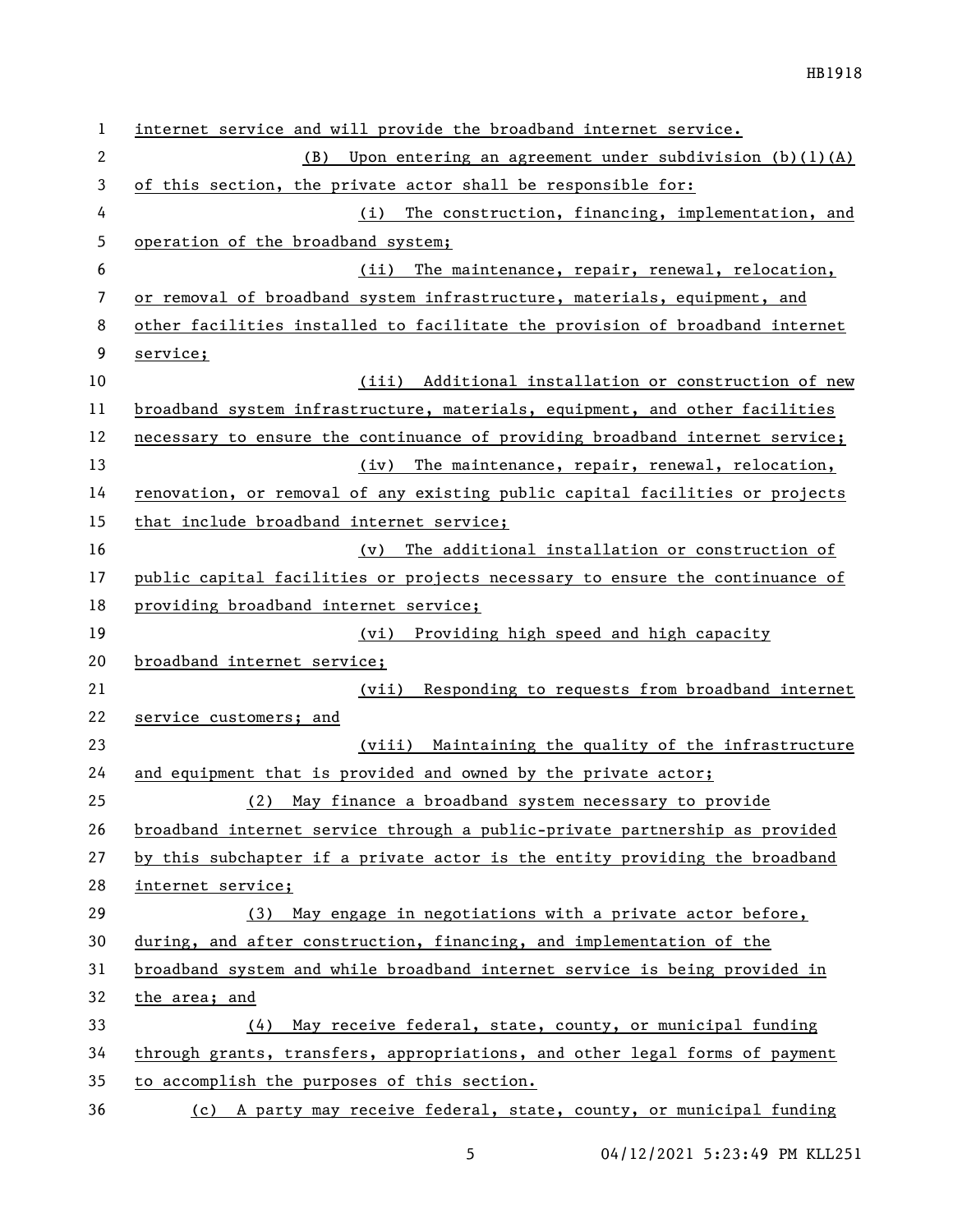| $\mathbf{1}$ | through grants, transfers, appropriations, and other legal forms of payment   |
|--------------|-------------------------------------------------------------------------------|
| 2            | to accomplish the purposes of this section.                                   |
| 3            | (d) A party in existence on and after January 1, 2021, may conduct any        |
| 4            | of the activities in this section using the notice and voting procedures that |
| 5            | are necessary to create the party under the law applicable to that party.     |
| 6            | Without limiting the powers, privileges, or authority that may be<br>(e)      |
| 7            | jointly or cooperatively exercised under current law, a party may enter into  |
| 8            | a partnership agreement with a governmental entity experienced in the         |
| 9            | provision of broadband services upon such terms and conditions as the parties |
| 10           | may agree to:                                                                 |
| 11           | Contract for, or provide, promote, and support broadband<br>(1)               |
| 12           | internet service; and                                                         |
| 13           | (2) Finance public capital facilities or projects that include                |
| 14           | broadband internet service.                                                   |
| 15           | (f) A partnership under this section may include a municipality as an         |
| 16           | additional party.                                                             |
| 17           |                                                                               |
| 18           | SECTION 6. Arkansas Code § 14-188-109, concerning the powers and              |
| 19           | responsibilities of a rural development authority, is amended to add an       |
| 20           | additional subdivision to read as follows:                                    |
| 21           | $(9)(A)$ To enter into a partnership as provided by § 14-96-201 et            |
| 22           | seq. to do the following:                                                     |
| 23           | Contract for, or provide, promote, and support<br>(i)                         |
| 24           | broadband internet service through, a public-private partnership under § 14-  |
| 25           | $96-201$ et seq.; and                                                         |
| 26           | (ii) Finance public capital facilities or projects                            |
| 27           | that include broadband internet service.                                      |
| 28           | (B) A rural development authority in existence on and                         |
| 29           | after January 1, 2021, may conduct any of the activities under subdivision    |
| 30           | $(9)(A)$ of this section using the notice and voting procedures for the       |
| 31           | creation of a rural development authority under this chapter.                 |
| 32           |                                                                               |
| 33           | SECTION 7. Arkansas Code § $14-217-103(7)$ , concerning the definition of     |
| 34           | a consolidated utility system, is amended to read as follows:                 |
| 35           | "Consolidated utility system", "consolidated system", or<br>(7)               |
| 36           | "system" means any system of public utilities together with any facilities    |